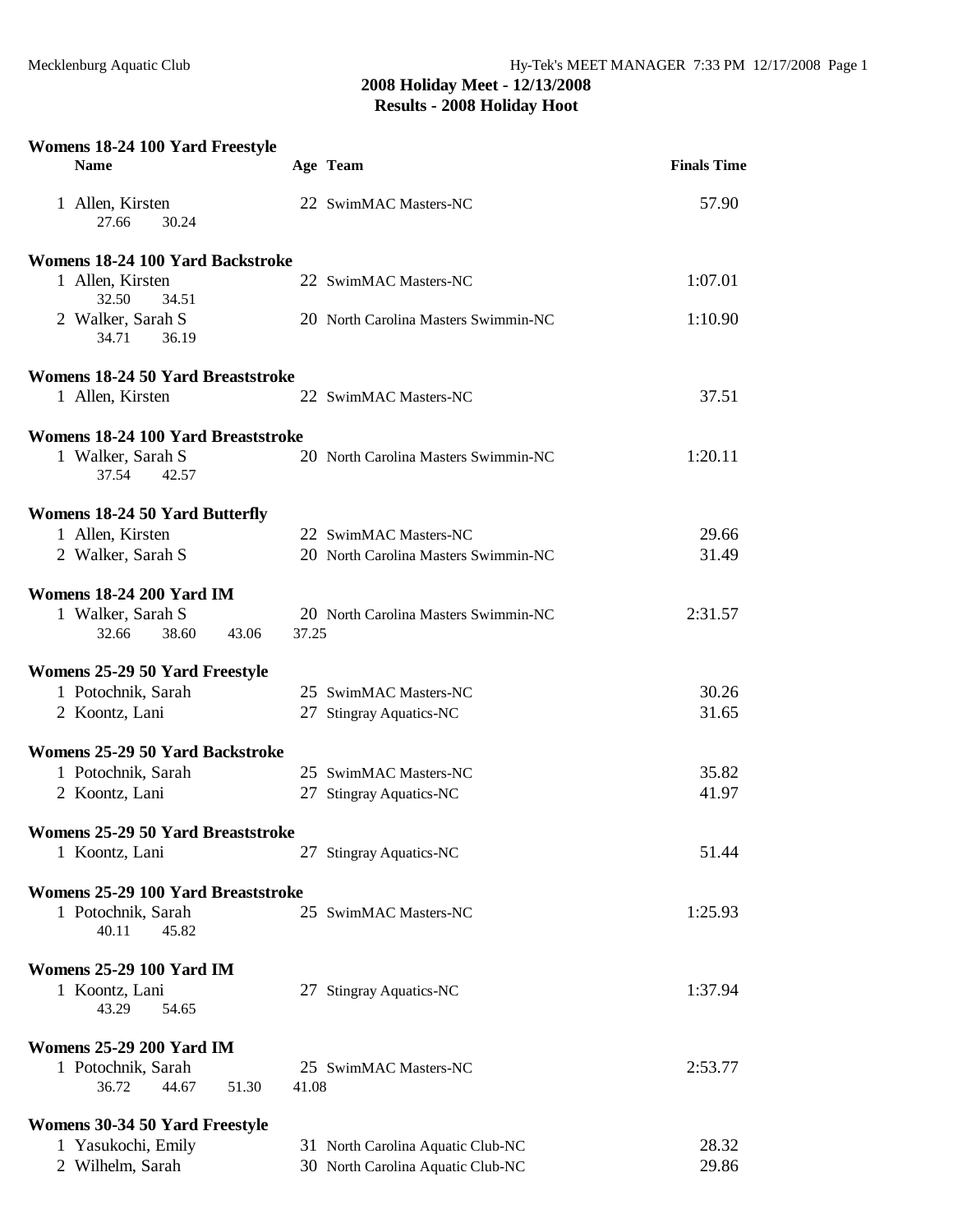| Womens 30-34 100 Yard Backstroke     |                                   |         |
|--------------------------------------|-----------------------------------|---------|
| 1 Yasukochi, Emily<br>35.49<br>36.69 | 31 North Carolina Aquatic Club-NC | 1:12.18 |
| Womens 30-34 200 Yard Breaststroke   |                                   |         |
| 1 Wilhelm, Sarah                     | 30 North Carolina Aquatic Club-NC | 3:00.39 |
| 40.39<br>46.57<br>47.15              | 46.28                             |         |
| Womens 30-34 50 Yard Butterfly       |                                   |         |
| 1 Yasukochi, Emily                   | 31 North Carolina Aquatic Club-NC | 32.51   |
| 2 Wilhelm, Sarah                     | 30 North Carolina Aquatic Club-NC | 34.34   |
| <b>Womens 30-34 200 Yard IM</b>      |                                   |         |
| 1 Yasukochi, Emily                   | 31 North Carolina Aquatic Club-NC | 2:38.94 |
| 33.53<br>48.84<br>39.44              | 37.13                             |         |
| 2 Wilhelm, Sarah                     | 30 North Carolina Aquatic Club-NC | 2:43.02 |
| 35.18<br>42.46<br>47.54              | 37.84                             |         |
| Womens 35-39 100 Yard Freestyle      |                                   |         |
| 1 Petzold, Karen                     | 39 Grand Strand Masters-SC        | 1:12.52 |
| 38.36<br>34.16                       |                                   |         |
| Womens 35-39 200 Yard Backstroke     |                                   |         |
| 1 Petzold, Karen                     | 39 Grand Strand Masters-SC        | 2:47.74 |
| 39.09<br>41.65<br>1:25.70            | 1.30                              |         |
| Womens 35-39 50 Yard Butterfly       |                                   |         |
| 1 Petzold, Karen                     | 39 Grand Strand Masters-SC        | 35.33   |
|                                      |                                   |         |
| <b>Womens 35-39 100 Yard IM</b>      |                                   |         |
| 1 Petzold, Karen<br>36.23<br>44.23   | 39 Grand Strand Masters-SC        | 1:20.46 |
| Womens 40-44 50 Yard Freestyle       |                                   |         |
| 1 Morehead, Lisa                     | 40 Stingray Aquatics-NC           | 33.85   |
|                                      |                                   |         |
| Womens 40-44 100 Yard Freestyle      |                                   |         |
| 1 Blanchar, Jill<br>33.26<br>36.54   | 43 Charlotte Swim Masters-NC      | 1:09.80 |
| 2 Wall, Janet                        | 40 SwimMAC Masters-NC             | 1:14.86 |
| 35.47<br>39.39                       |                                   |         |
| 3 Sanford, Cindy<br>36.54<br>43.84   | 44 SwimMAC Masters-NC             | 1:20.38 |
| 4 Cormack, Jennifer                  | 40 Grand Strand Masters-SC        | 1:23.41 |
| 39.09<br>44.32                       |                                   |         |
| Womens 40-44 200 Yard Freestyle      |                                   |         |
| 1 Bear, Shelley                      | 41 Stingray Aquatics-NC           | 2:30.35 |
| 37.69<br>32.88<br>40.20              | 39.58                             |         |
| Womens 40-44 50 Yard Backstroke      |                                   |         |
| 1 Bear, Shelley                      | 41 Stingray Aquatics-NC           | 38.00   |
| 2 Morehead, Lisa                     | 40 Stingray Aquatics-NC           | 39.54   |
| 3 Wall, Janet                        | 40 SwimMAC Masters-NC             | 40.22   |
| 4 Cormack, Jennifer                  | 40 Grand Strand Masters-SC        | 48.48   |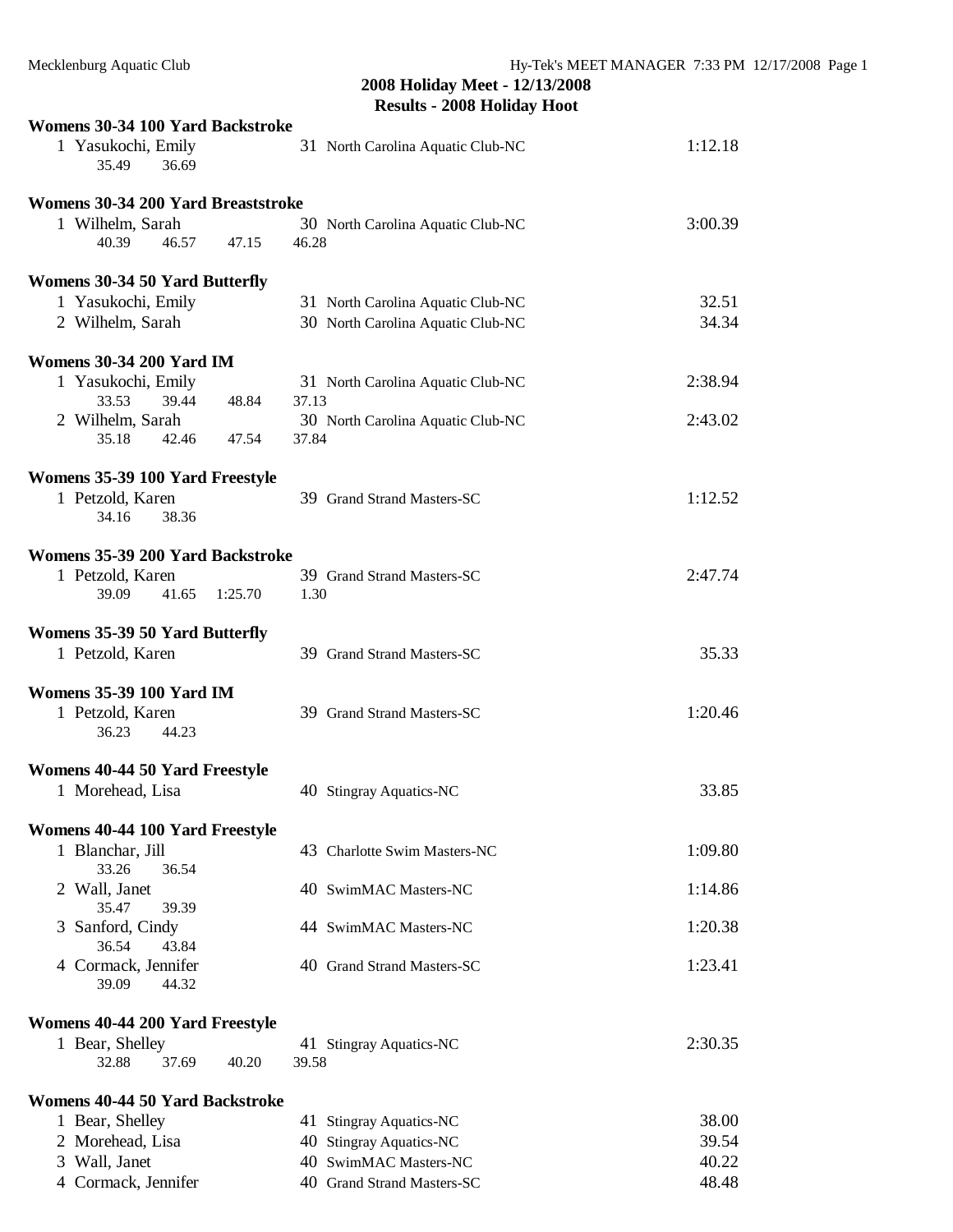| Womens 40-44 100 Yard Backstroke           |                                      |         |
|--------------------------------------------|--------------------------------------|---------|
| 1 Blanchar, Jill<br>41.04<br>42.72         | 43 Charlotte Swim Masters-NC         | 1:23.76 |
| 2 Sanford, Cindy<br>47.24<br>50.50         | 44 SwimMAC Masters-NC                | 1:37.74 |
| Womens 40-44 50 Yard Breaststroke          |                                      |         |
| 1 Blanchar, Jill                           | 43 Charlotte Swim Masters-NC         | 42.23   |
| 2 Cormack, Jennifer                        | 40 Grand Strand Masters-SC           | 44.46   |
| 3 Wall, Janet                              | 40 SwimMAC Masters-NC                | 44.49   |
| (Womens 40-44 50 Yard Breaststroke)        |                                      |         |
| 4 Sanford, Cindy                           | 44 SwimMAC Masters-NC                | 44.94   |
| <b>Womens 40-44 50 Yard Butterfly</b>      |                                      |         |
| 1 Bear, Shelley                            | 41 Stingray Aquatics-NC              | 34.69   |
| 2 Morehead, Lisa                           | 40 Stingray Aquatics-NC              | 38.98   |
| <b>Womens 40-44 100 Yard IM</b>            |                                      |         |
| 1 Blanchar, Jill<br>43.15<br>42.57         | 43 Charlotte Swim Masters-NC         | 1:25.72 |
| 2 Morehead, Lisa<br>39.53<br>46.56         | 40 Stingray Aquatics-NC              | 1:26.09 |
| 3 Wall, Janet<br>42.90<br>47.70            | 40 SwimMAC Masters-NC                | 1:30.60 |
| 4 Cormack, Jennifer<br>49.96<br>49.63      | 40 Grand Strand Masters-SC           | 1:39.59 |
| Womens 40-44 200 Yard IM                   |                                      |         |
| 1 Bear, Shelley<br>42.58<br>37.37<br>49.50 | 41 Stingray Aquatics-NC<br>40.02     | 2:49.47 |
| Womens 45-49 50 Yard Freestyle             |                                      |         |
| 1 Roeth, Cynthia                           | 47 SwimMAC Masters-NC                | 33.95   |
| 2 Green, Angela                            | 45 SwimMAC Masters-NC                | 34.92   |
| 3 Rothenberger, Susan                      | 45 SwimMAC Masters-NC                | 35.21   |
| Womens 45-49 100 Yard Freestyle            |                                      |         |
| 1 Van Cleave, Julie<br>34.07<br>36.46      | 49 Wisconsin Masters Aquatic Club-NC | 1:10.53 |
| Womens 45-49 200 Yard Freestyle            |                                      |         |
| 1 Barnes, Janet                            | 45 SwimMAC Masters-NC                | 3:00.36 |
| 45.94<br>38.97<br>48.70                    | 46.75                                |         |
| Womens 45-49 50 Yard Backstroke            |                                      |         |
| 1 Green, Angela                            | 45 SwimMAC Masters-NC                | 39.96   |
| Womens 45-49 100 Yard Backstroke           |                                      |         |
| 1 Barnes, Janet<br>42.90<br>51.34          | 45 SwimMAC Masters-NC                | 1:34.24 |
| Womens 45-49 50 Yard Breaststroke          |                                      |         |
| 1 Roeth, Cynthia                           | 47 SwimMAC Masters-NC                | 44.41   |
| 2 Green, Angela                            | 45 SwimMAC Masters-NC                | 45.10   |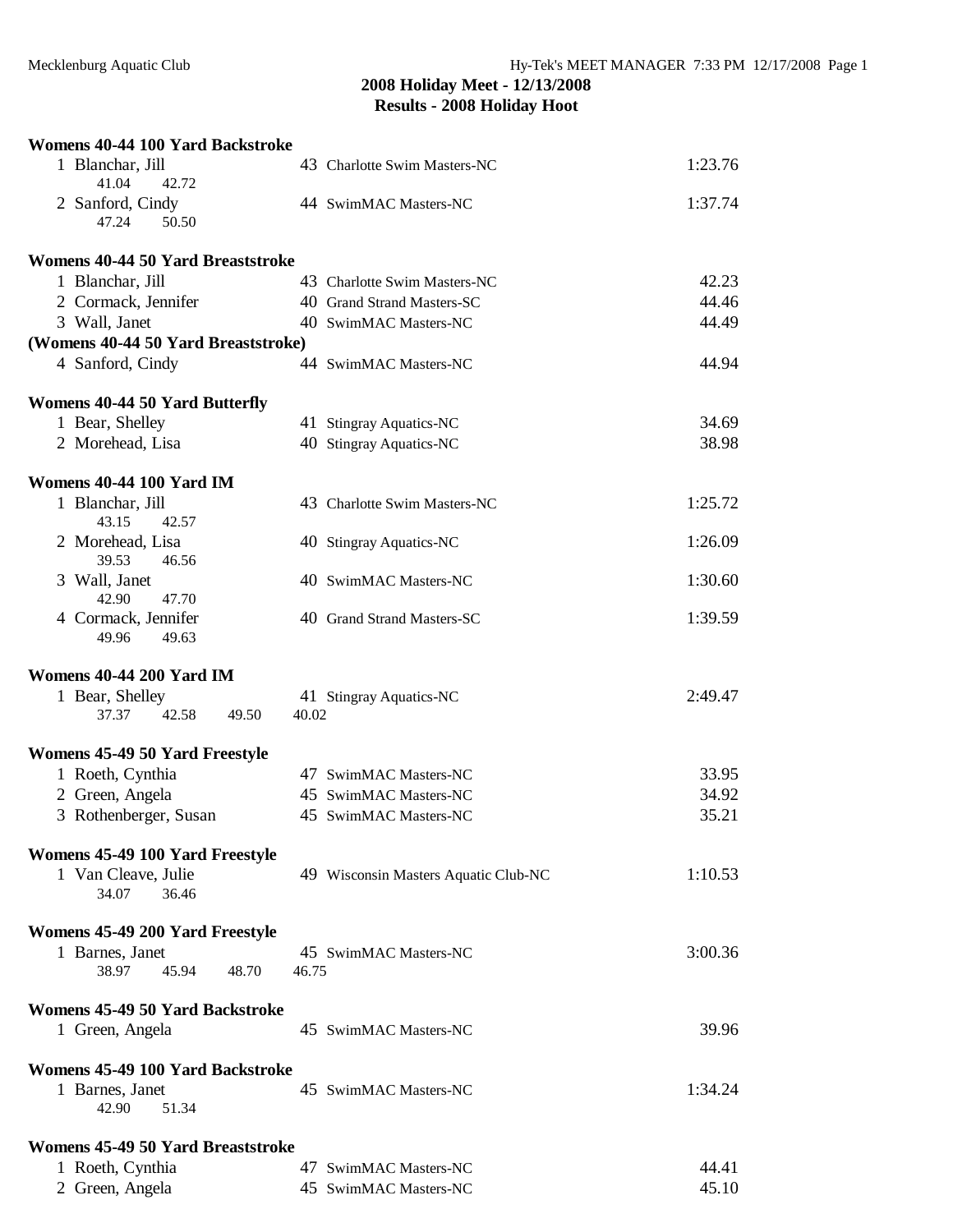| 3 Rothenberger, Susan                    |               | 2008 Holiday Meet - 12/13/2008<br><b>Results - 2008 Holiday Hoot</b><br>45 SwimMAC Masters-NC | 45.69   |
|------------------------------------------|---------------|-----------------------------------------------------------------------------------------------|---------|
|                                          |               |                                                                                               |         |
| Womens 45-49 100 Yard Breaststroke       |               |                                                                                               |         |
| 1 Van Cleave, Julie<br>41.73<br>46.78    |               | 49 Wisconsin Masters Aquatic Club-NC                                                          | 1:28.51 |
| Womens 45-49 200 Yard Breaststroke       |               |                                                                                               |         |
| --- Barnes, Janet                        |               | 45 SwimMAC Masters-NC                                                                         | DQ      |
| 52.27<br>43.59                           | 57.88         | 57.51                                                                                         |         |
| <b>Womens 45-49 50 Yard Butterfly</b>    |               |                                                                                               |         |
| 1 Van Cleave, Julie                      |               | 49 Wisconsin Masters Aquatic Club-NC                                                          | 37.31   |
| 2 Roeth, Cynthia                         |               | 47 SwimMAC Masters-NC                                                                         | 41.82   |
| <b>Womens 45-49 100 Yard IM</b>          |               |                                                                                               |         |
| 1 Van Cleave, Julie<br>42.90<br>41.04    |               | 49 Wisconsin Masters Aquatic Club-NC                                                          | 1:23.94 |
| 2 Green, Angela<br>42.99<br>45.46        |               | 45 SwimMAC Masters-NC                                                                         | 1:28.45 |
| 3 Roeth, Cynthia<br>43.76<br>46.87       |               | 47 SwimMAC Masters-NC                                                                         | 1:30.63 |
| 4 Barnes, Janet<br>44.24<br>50.10        |               | 45 SwimMAC Masters-NC                                                                         | 1:34.34 |
| Womens 50-54 200 Yard Freestyle          |               |                                                                                               |         |
| 1 Smith, Alison                          |               | 54 North Carolina Masters Swimmin-NC                                                          | 3:01.50 |
| 40.34<br>46.19                           | 48.62         | 46.35                                                                                         |         |
| 2 Williamson, Cile<br>46.06<br>54.12     | 54.90         | 52 Team Greenville Masters-SC<br>54.36                                                        | 3:29.44 |
| Womens 50-54 50 Yard Backstroke          |               |                                                                                               |         |
| 1 Dmochowski, Halina                     |               | 51 SwimMAC Masters-NC                                                                         | 45.54   |
| Womens 50-54 200 Yard Backstroke         |               |                                                                                               |         |
| 1 Smith, Alison                          |               | 54 North Carolina Masters Swimmin-NC                                                          | 3:47.12 |
| 54.70<br>57.17                           | 58.28         | 56.97                                                                                         |         |
| 2 Williamson, Cile<br>1:02.45<br>1:05.57 | 1:07.03       | 52 Team Greenville Masters-SC<br>1:05.44                                                      | 4:20.49 |
| <b>Womens 50-54 50 Yard Breaststroke</b> |               |                                                                                               |         |
| 1 Dmochowski, Halina                     |               | 51 SwimMAC Masters-NC                                                                         | 50.96   |
| Womens 50-54 200 Yard Breaststroke       |               |                                                                                               |         |
| 1 Williamson, Cile                       |               | 52 Team Greenville Masters-SC                                                                 | 4:20.93 |
| 57.95<br>1:08.92                         | 1:09.87       | 1:04.19                                                                                       |         |
| 2 Smith, Alison                          |               | 54 North Carolina Masters Swimmin-NC                                                          | 4:21.65 |
| 1:00.08<br>1:06.68                       | 1:08.28       | 1:06.61                                                                                       |         |
| <b>Womens 50-54 100 Yard IM</b>          |               |                                                                                               |         |
| 1 Dmochowski, Halina                     |               | 51 SwimMAC Masters-NC                                                                         | 1:52.00 |
| 52.07<br>59.93                           |               |                                                                                               |         |
| <b>Womens 50-54 200 Yard IM</b>          |               |                                                                                               |         |
| 1 Smith, Alison                          |               | 54 North Carolina Masters Swimmin-NC                                                          | 3:41.21 |
| 50.76                                    | 54.64 1:08.27 | 47.54                                                                                         |         |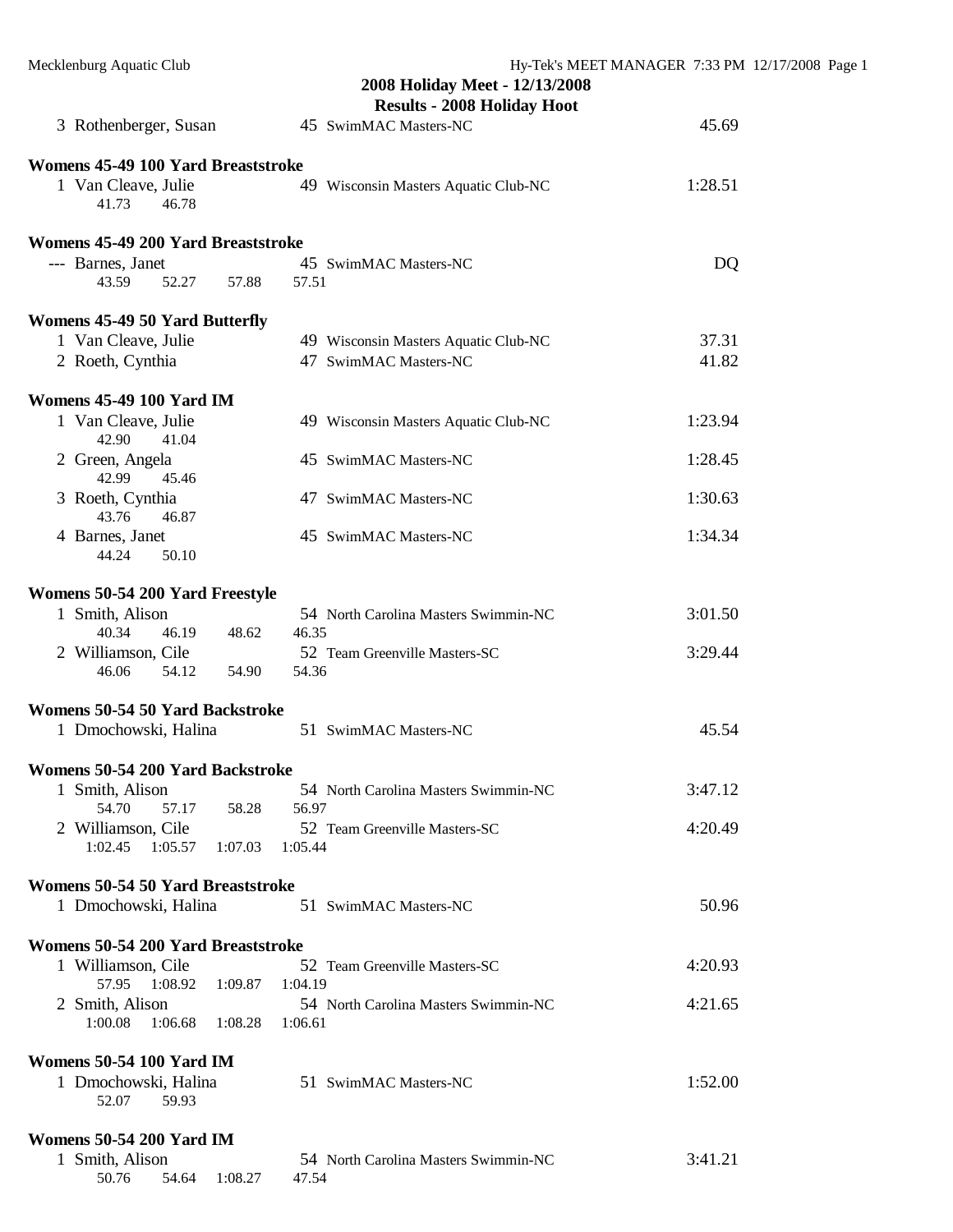|                                   | 2008 Holiday Meet - 12/13/2008<br><b>Results - 2008 Holiday Hoot</b> |         |
|-----------------------------------|----------------------------------------------------------------------|---------|
| 2 Williamson, Cile                | 52 Team Greenville Masters-SC                                        | 4:21.39 |
| 1:11.64<br>1:10.91<br>1:06.80     | 52.04                                                                |         |
|                                   |                                                                      |         |
| Womens 55-59 50 Yard Freestyle    |                                                                      | 32.25   |
| 1 Casey, Peg                      | 56 SwimMAC Masters-NC                                                | 42.58   |
| 2 Toffaletti, Julie               | 58 SwimMAC Masters-NC                                                |         |
| Womens 55-59 50 Yard Backstroke   |                                                                      |         |
| 1 Casey, Peg                      | 56 SwimMAC Masters-NC                                                | 39.89   |
|                                   |                                                                      |         |
| Womens 55-59 50 Yard Breaststroke |                                                                      |         |
| 1 Toffaletti, Julie               | 58 SwimMAC Masters-NC                                                | 49.32   |
|                                   |                                                                      |         |
| Womens 55-59 50 Yard Butterfly    |                                                                      |         |
| 1 Casey, Peg                      | 56 SwimMAC Masters-NC                                                | 35.06   |
| <b>Womens 55-59 100 Yard IM</b>   |                                                                      |         |
| 1 Casey, Peg                      | 56 SwimMAC Masters-NC                                                | 1:26.10 |
| 38.92<br>47.18                    |                                                                      |         |
| 2 Toffaletti, Julie               | 58 SwimMAC Masters-NC                                                | 1:56.15 |
| 53.64<br>1:02.51                  |                                                                      |         |
|                                   |                                                                      |         |
| Mens 25-29 50 Yard Freestyle      |                                                                      |         |
| 1 Gentile, Anthony                | 25 Unattached                                                        | 23.30   |
| 2 Faro, Aaron                     | 27 Stingray Aquatics-NC                                              | 23.39   |
| 3 Black, Kevin                    | 25 Unattached                                                        | 23.85   |
| Mens 25-29 50 Yard Backstroke     |                                                                      |         |
| 1 Gentile, Anthony                | 25 Unattached                                                        | 27.13   |
|                                   |                                                                      |         |
| Mens 25-29 50 Yard Breaststroke   |                                                                      |         |
| 1 Black, Kevin                    | 25 Unattached                                                        | 30.14   |
| 2 Faro, Aaron                     | 27 Stingray Aquatics-NC                                              | 30.81   |
|                                   |                                                                      |         |
| Mens 25-29 50 Yard Butterfly      |                                                                      |         |
| 1 Bathazi, Istvan                 | 29 SwimMAC Masters-NC                                                | 24.48   |
| 2 Gentile, Anthony                | 25 Unattached                                                        | 25.61   |
| 3 Black, Kevin                    | 25 Unattached                                                        | 26.93   |
| 4 Faro, Aaron                     | 27 Stingray Aquatics-NC                                              | 27.09   |
| <b>Mens 25-29 100 Yard IM</b>     |                                                                      |         |
| 1 Faro, Aaron                     | 27 Stingray Aquatics-NC                                              | 1:01.26 |
| 28.48<br>32.78                    |                                                                      |         |
| 2 Gentile, Anthony                | 25 Unattached                                                        | 1:01.87 |
| 28.70<br>33.17                    |                                                                      |         |
| 3 Black, Kevin                    | 25 Unattached                                                        | 1:02.72 |
| 29.50<br>33.22                    |                                                                      |         |
| <b>Mens 25-29 200 Yard IM</b>     |                                                                      |         |
| 1 Bathazi, Istvan                 | 29 SwimMAC Masters-NC                                                | 1:54.60 |
| 24.96<br>33.53<br>29.39           | 26.72                                                                |         |
|                                   |                                                                      |         |
| Mens 30-34 100 Yard Freestyle     |                                                                      |         |
| 1 Terndrup, Seth                  | 32 SwimMAC Masters-NC                                                | 52.03   |
| 25.38<br>26.65                    |                                                                      |         |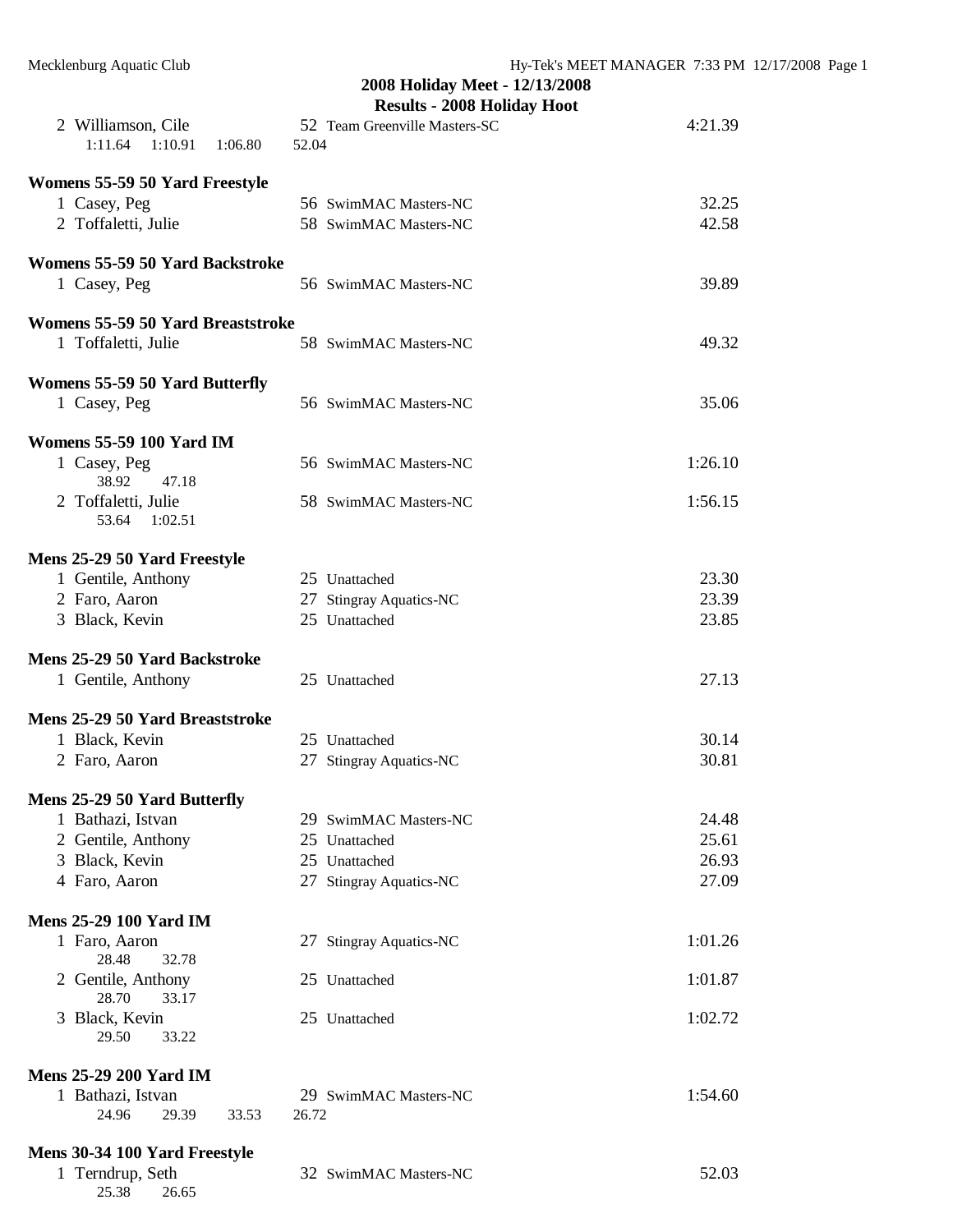# **2008 Holiday Meet - 12/13/2008 Results - 2008 Holiday Hoot**  2 Mendendorp, Mark 31 Triad Masters Swimming-NC 53.19 25.58 27.61 3 Glass, Ryan D 30 SwimMAC Masters-NC 1:02.15 28.83 33.32 4 Nino-Acosta, Hernan 32 Stingray Aquatics-NC 1:05.55 30.42 35.13 **Mens 30-34 200 Yard Freestyle**  1 Ferris, Michael 31 SwimMAC Masters-NC 2:01.21 28.05 30.36 31.38 31.42 **Mens 30-34 50 Yard Backstroke**  1 Terndrup, Seth 32 SwimMAC Masters-NC 28.85 **Mens 30-34 100 Yard Backstroke**  1 Mendendorp, Mark 31 Triad Masters Swimming-NC 1:05.52 31.47 34.05 2 Ferris, Michael 31 SwimMAC Masters-NC 1:07.49 33.24 34.25 **Mens 30-34 50 Yard Breaststroke**  1 Mendendorp, Mark 31 Triad Masters Swimming-NC 31.38 2 Glass, Ryan D 30 SwimMAC Masters-NC 34.55 3 Nino-Acosta, Hernan 32 Stingray Aquatics-NC 38.28 **Mens 30-34 100 Yard Breaststroke**  1 Ferris, Michael 31 SwimMAC Masters-NC 1:15.20 35.54 39.66 **Mens 30-34 50 Yard Butterfly**  1 Terndrup, Seth 32 SwimMAC Masters-NC 26.52 2 Nino-Acosta, Hernan 32 Stingray Aquatics-NC 32.96 **Mens 30-34 100 Yard Butterfly**  1 Mendendorp, Mark 31 Triad Masters Swimming-NC 56.69 25.60 31.09 2 Ferris, Michael 31 SwimMAC Masters-NC 1:00.04 27.95 32.09 **Mens 30-34 100 Yard IM**  1 Glass, Ryan D 30 SwimMAC Masters-NC 1:11.23 31.72 39.51 2 Nino-Acosta, Hernan 32 Stingray Aquatics-NC 1:17.11 36.21 40.90 **Mens 30-34 200 Yard IM**  1 Terndrup, Seth 32 SwimMAC Masters-NC 2:15.07 29.38 37.09 38.77 29.83 **Mens 35-39 50 Yard Freestyle**  1 Robling, Steve 38 SwimMAC Masters-NC 24.18 2 Hunter, Ralph 39 SwimMAC Masters-NC 24.41

3 Sturgis, Jason 36 SwimMAC Masters-NC 26.78 4 Terada, Scott 38 Stingray Aquatics-NC 35.76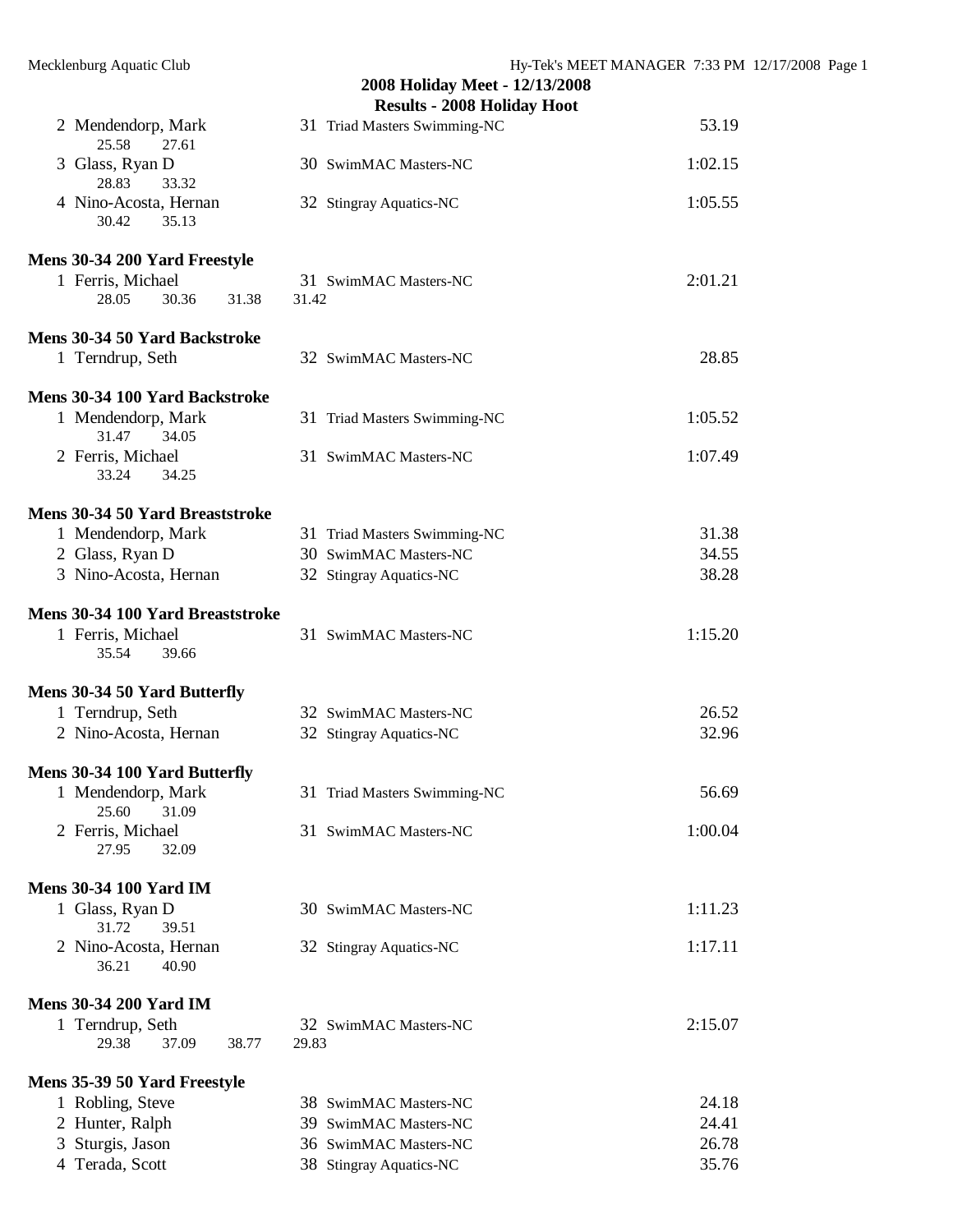# **Mens 35-39 100 Yard Freestyle**  1 Andersen, Morten 38 SwimMAC Masters-NC 51.21 25.00 26.21 2 Johnson, Rod 37 SwimMAC Masters-NC 51.79 24.47 27.32 3 Jordan, Jason 36 North Texas Masters-ST 56.18 27.01 29.17 4 Schmaltz, Joel 38 Grand Strand Masters-SC 1:02.89 28.97 33.92 **Mens 35-39 50 Yard Backstroke**  1 Jordan, Jason 36 North Texas Masters-ST 31.02 **Mens 35-39 100 Yard Backstroke**  1 Hunter, Ralph 39 SwimMAC Masters-NC 1:03.60 31.70 31.90 2 Sturgis, Jason 36 SwimMAC Masters-NC 1:19.69 38.78 40.91

| Mens 35-39 200 Yard Backstroke   |       |       |                            |         |
|----------------------------------|-------|-------|----------------------------|---------|
| 1 Johnson, Rod                   |       |       | 37 SwimMAC Masters-NC      | 2:09.67 |
| 30.62 31.97                      |       | 33.15 | 33.93                      |         |
| (Mens 35-39 200 Yard Backstroke) |       |       |                            |         |
| 2 Schmaltz, Joel                 |       |       | 38 Grand Strand Masters-SC | 2:37.61 |
| 37.22                            | 39.34 | 40.56 | 40.49                      |         |
|                                  |       |       |                            |         |

# **Mens 35-39 50 Yard Breaststroke**

| 1 Robling, Steve             | 38 SwimMAC Masters-NC      | 33.49 |
|------------------------------|----------------------------|-------|
| 2 Jordan, Jason              | 36 North Texas Masters-ST  | 36.16 |
| 3 Schmaltz, Joel             | 38 Grand Strand Masters-SC | 38.03 |
| 4 Terada, Scott              | 38 Stingray Aquatics-NC    | 45.23 |
| Mens 35-39 50 Yard Butterfly |                            |       |
| 1 Robling, Steve             | 38 SwimMAC Masters-NC      | 26.53 |
| 2 Sturgis, Jason             | 36 SwimMAC Masters-NC      | 35.81 |

1 Hunter, Ralph 39 SwimMAC Masters-NC 1:00.64

## **Mens 35-39 100 Yard Butterfly**

| 28.38<br>32.26                |                       |         |
|-------------------------------|-----------------------|---------|
| Mens 35-39 200 Yard Butterfly |                       |         |
| 1 Andersen, Morten            | 38 SwimMAC Masters-NC | 2:04.57 |
| 26.96<br>31.02<br>32.43       | 34.16                 |         |
| <b>Mens 35-39 100 Yard IM</b> |                       |         |
| 1 Johnson, Rod                | 37 SwimMAC Masters-NC | 59.57   |
| 28.00<br>31.57                |                       |         |
| 2 Robling, Steve              | 38 SwimMAC Masters-NC | 1:03.53 |
| 29.61<br>33.92                |                       |         |
| Mens 35.39 200 Vard IM        |                       |         |

| 1 Andersen, Morten |       |       | 38 SwimMAC Masters-NC | 2:10.23 |
|--------------------|-------|-------|-----------------------|---------|
| 26.64              | 34.19 | 38.53 | 30.87                 |         |
| 2 Hunter, Ralph    |       |       | 39 SwimMAC Masters-NC | 2:15.53 |
| 28.36              | 35.23 | 40.94 | 31.00                 |         |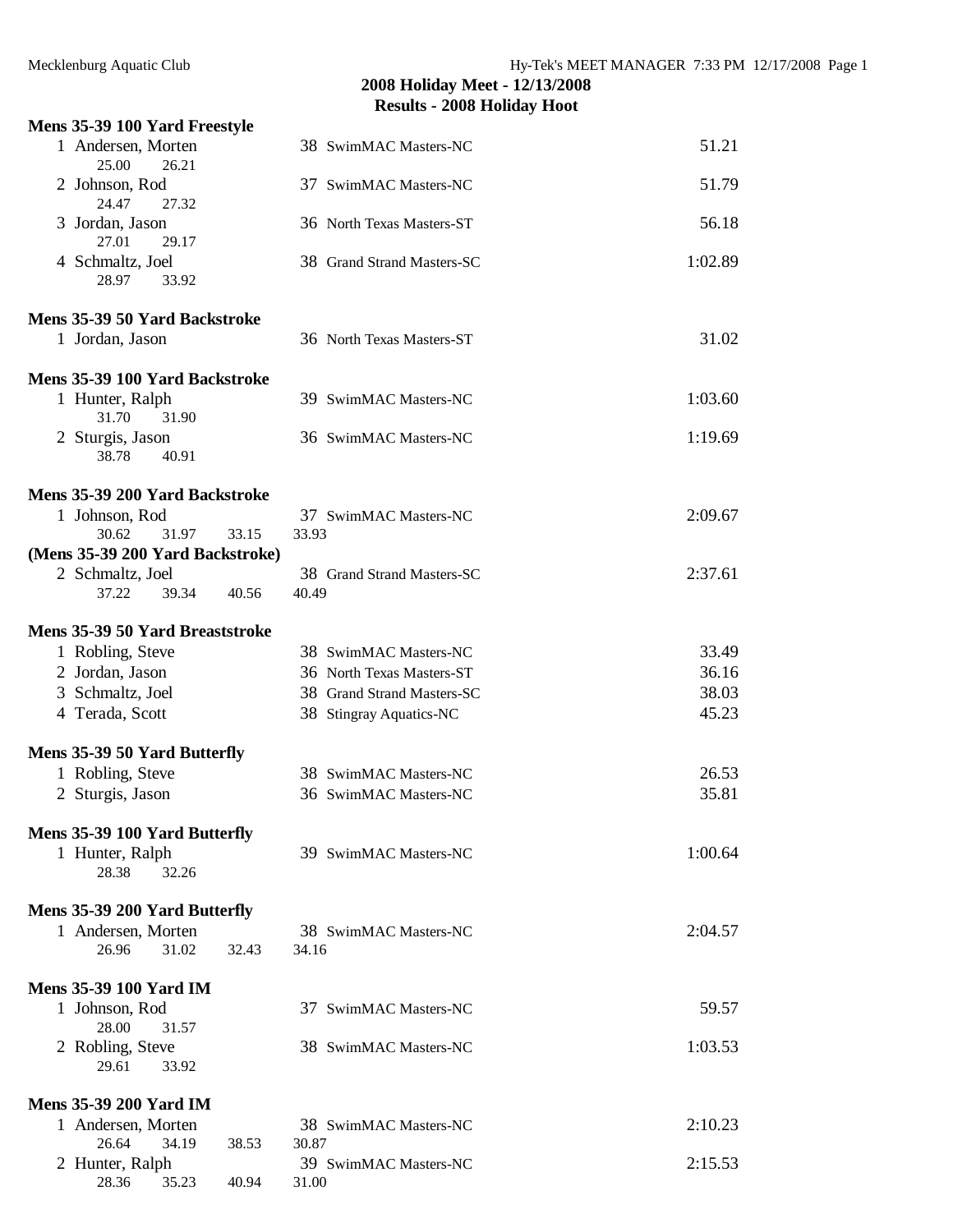|                                         |                | 2008 Holiday Meet - 12/13/2008<br><b>Results - 2008 Holiday Hoot</b> |         |
|-----------------------------------------|----------------|----------------------------------------------------------------------|---------|
| 3 Schmaltz, Joel                        |                | 38 Grand Strand Masters-SC                                           | 2:38.53 |
| 34.12<br>39.90                          | 47.40<br>37.11 |                                                                      |         |
| 4 Sturgis, Jason                        |                | 36 SwimMAC Masters-NC                                                | 2:53.29 |
| 36.69<br>44.43                          | 36.04<br>56.13 |                                                                      |         |
| <b>Mens 40-44 50 Yard Freestyle</b>     |                |                                                                      |         |
| 1 Brewick, Noel                         |                | 40 SwimMAC Masters-NC                                                | 23.79   |
| Mens 40-44 100 Yard Freestyle           |                |                                                                      |         |
| 1 Schultz, Norman<br>24.86<br>26.43     |                | 42 SwimMAC Masters-NC                                                | 51.29   |
| 2 Smith, Stratton<br>27.23<br>30.42     |                | 44 SwimMAC Masters-NC                                                | 57.65   |
| <b>Mens 40-44 100 Yard Backstroke</b>   |                |                                                                      |         |
| 1 Pistorio, Tyge<br>30.47<br>30.76      |                | 42 SwimMAC Masters-NC                                                | 1:01.23 |
| 2 Hilgen, Tom<br>31.33<br>31.90         |                | 44 SwimMAC Masters-NC                                                | 1:03.23 |
| 3 Smith, Stratton<br>32.27<br>34.31     |                | 44 SwimMAC Masters-NC                                                | 1:06.58 |
| 4 Sexauer, Tim<br>40.02<br>42.12        |                | 43 North Carolina Masters Swimmin-NC                                 | 1:22.14 |
| <b>Mens 40-44 100 Yard Breaststroke</b> |                |                                                                      |         |
| 1 Brewick, Noel<br>30.30<br>34.02       |                | 40 SwimMAC Masters-NC                                                | 1:04.32 |
| 2 Finn, John<br>30.03<br>35.13          |                | 40 SwimMAC Masters-NC                                                | 1:05.16 |
| 3 Schultz, Norman<br>37.20<br>33.49     |                | 42 SwimMAC Masters-NC                                                | 1:10.69 |
| 4 Hilgen, Tom<br>34.42<br>36.33         |                | 44 SwimMAC Masters-NC                                                | 1:10.75 |
| 5 Pistorio, Tyge<br>33.87<br>36.92      |                | 42 SwimMAC Masters-NC                                                | 1:10.79 |
| 6 Sexauer, Tim<br>39.98<br>44.78        |                | 43 North Carolina Masters Swimmin-NC                                 | 1:24.76 |
| Mens 40-44 50 Yard Butterfly            |                |                                                                      |         |
| 1 Brewick, Noel                         |                | 40 SwimMAC Masters-NC                                                | 25.28   |
| 2 Smith, Stratton                       |                | 44 SwimMAC Masters-NC                                                | 29.00   |
| 3 Sexauer, Tim                          |                | 43 North Carolina Masters Swimmin-NC                                 | 35.28   |
| Mens 40-44 100 Yard Butterfly           |                |                                                                      |         |
| 1 Pistorio, Tyge<br>30.75<br>27.02      |                | 42 SwimMAC Masters-NC                                                | 57.77   |
| 2 Hilgen, Tom<br>29.74<br>34.60         |                | 44 SwimMAC Masters-NC                                                | 1:04.34 |
| 3 Finn, John<br>28.38<br>36.73          |                | 40 SwimMAC Masters-NC                                                | 1:05.11 |
|                                         |                |                                                                      |         |

# **Mens 40-44 200 Yard Butterfly**

| 1 Schultz, Norman |  |                   | 42 SwimMAC Masters-NC | 2:20.38 |
|-------------------|--|-------------------|-----------------------|---------|
| 31.04             |  | 36.33 36.50 36.51 |                       |         |

#### **Mens 40-44 100 Yard IM**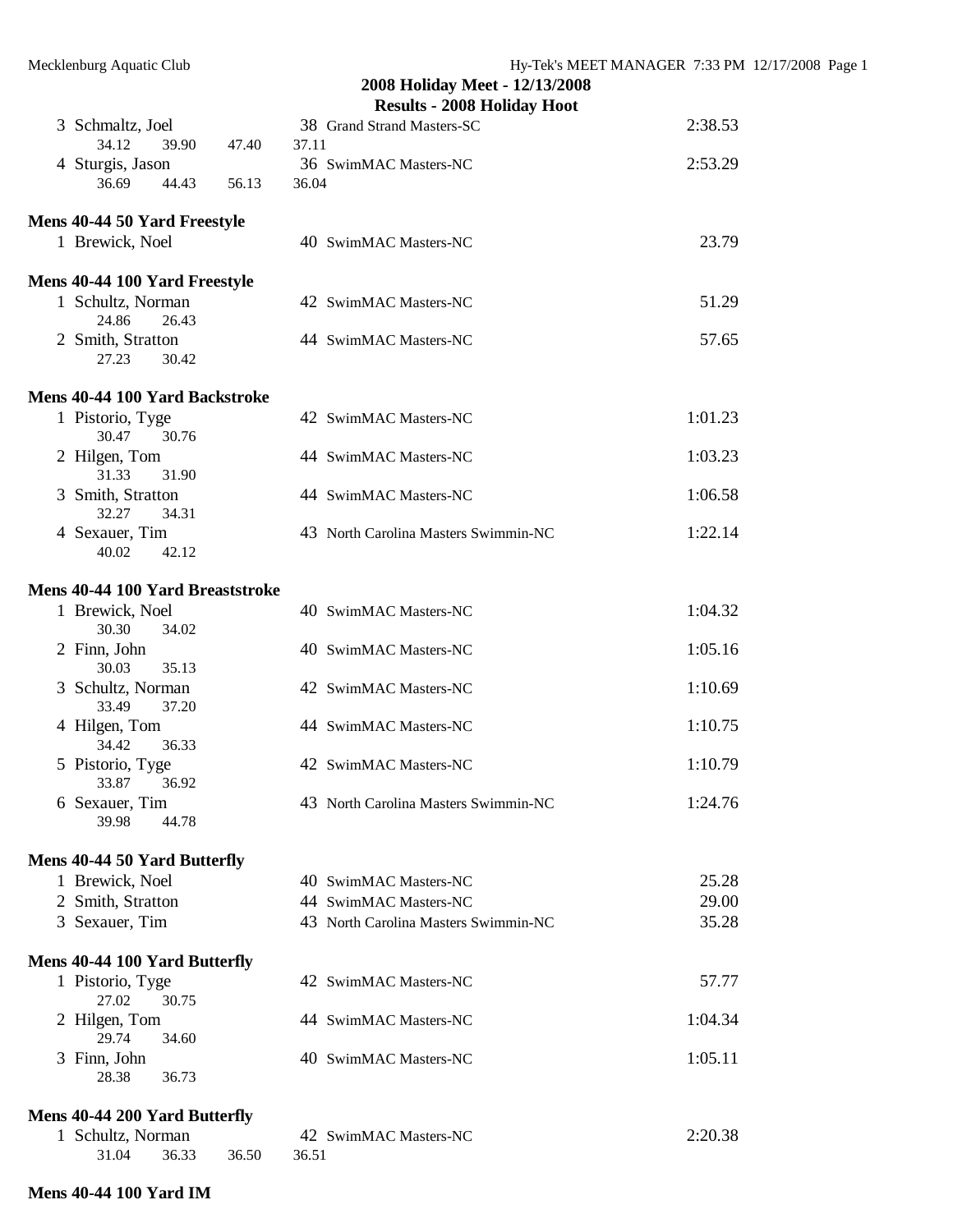|                                       |       | 2008 Holiday Meet - 12/13/2008            |         |
|---------------------------------------|-------|-------------------------------------------|---------|
|                                       |       | <b>Results - 2008 Holiday Hoot</b>        |         |
| 1 Brewick, Noel<br>27.11<br>31.63     |       | 40 SwimMAC Masters-NC                     | 58.74   |
| 2 Hilgen, Tom<br>29.60<br>32.94       |       | 44 SwimMAC Masters-NC                     | 1:02.54 |
| 3 Smith, Stratton<br>35.62<br>30.57   |       | 44 SwimMAC Masters-NC                     | 1:06.19 |
| <b>Mens 40-44 200 Yard IM</b>         |       |                                           |         |
| 1 Pistorio, Tyge                      |       | 42 SwimMAC Masters-NC                     | 2:11.87 |
| 33.74<br>28.12                        | 39.14 | 30.87                                     |         |
| 2 Finn, John                          |       | 40 SwimMAC Masters-NC                     | 2:19.23 |
| 27.69<br>37.41                        | 40.95 | 33.18                                     |         |
| 3 Sexauer, Tim                        |       | 43 North Carolina Masters Swimmin-NC      | 2:56.16 |
| 38.28<br>44.00                        | 51.85 | 42.03                                     |         |
| <b>Mens 40-44 400 Yard IM</b>         |       |                                           |         |
| 1 Schultz, Norman                     |       | 42 SwimMAC Masters-NC                     | 4:59.61 |
| 31.77<br>35.38                        | 41.25 | 39.53<br>43.20<br>42.53<br>34.09<br>31.86 |         |
| <b>Mens 45-49 50 Yard Freestyle</b>   |       |                                           |         |
| 1 Dickerman, Dwight                   |       | 47 SwimMAC Masters-NC                     | 28.28   |
| 2 Bury, Kenneth                       |       | 45 North Carolina Masters Swimmin-NC      | 31.21   |
| 3 White, Jay J                        |       | 48 SwimMAC Masters-NC                     | 31.87   |
| <b>Mens 45-49 100 Yard Freestyle</b>  |       |                                           |         |
| 1 Smith, Jeff                         |       | 45 SwimMAC Masters-NC                     | 53.38   |
| 26.02<br>27.36                        |       |                                           |         |
| 2 Cole, Robert                        |       | 47 Lowes YMCA-NC                          | 54.40   |
| 25.77<br>28.63                        |       |                                           |         |
| 3 Turpin, Tom<br>28.98<br>32.33       |       | 47 SwimMAC Masters-NC                     | 1:01.31 |
| 4 Albayrak, Al                        |       | 49 SwimMAC Masters-NC                     | 1:06.72 |
| 31.40<br>35.32                        |       |                                           |         |
| Mens 45-49 200 Yard Freestyle         |       |                                           |         |
| 1 Switzer, Keith                      |       | 45 Unattached                             | 1:47.08 |
| 25.11<br>26.41                        | 27.47 | 28.09                                     |         |
| <b>Mens 45-49 50 Yard Backstroke</b>  |       |                                           |         |
| 1 Turpin, Tom                         |       | 47 SwimMAC Masters-NC                     | 35.88   |
| 2 Dickerman, Dwight                   |       | 47 SwimMAC Masters-NC                     | 36.55   |
| 3 White, Jay J                        |       | 48 SwimMAC Masters-NC                     | 37.55   |
| 4 Bury, Kenneth                       |       | 45 North Carolina Masters Swimmin-NC      | 44.94   |
| <b>Mens 45-49 100 Yard Backstroke</b> |       |                                           |         |
| 1 Smith, Jeff                         |       | 45 SwimMAC Masters-NC                     | 1:02.44 |
| 31.12<br>31.32                        |       |                                           |         |
| 2 Cole, Robert                        |       | 47 Lowes YMCA-NC                          | 1:06.56 |
| 32.36<br>34.20                        |       |                                           |         |

# **Mens 45-49 50 Yard Breaststroke**

| 1 Albayrak, Al      | 49 SwimMAC Masters-NC                | 38.90 |
|---------------------|--------------------------------------|-------|
| 2 Bury, Kenneth     | 45 North Carolina Masters Swimmin-NC | 39.05 |
| 3 Dickerman, Dwight | 47 SwimMAC Masters-NC                | 39.17 |
| 4 White, Jay J      | 48 SwimMAC Masters-NC                | 39.69 |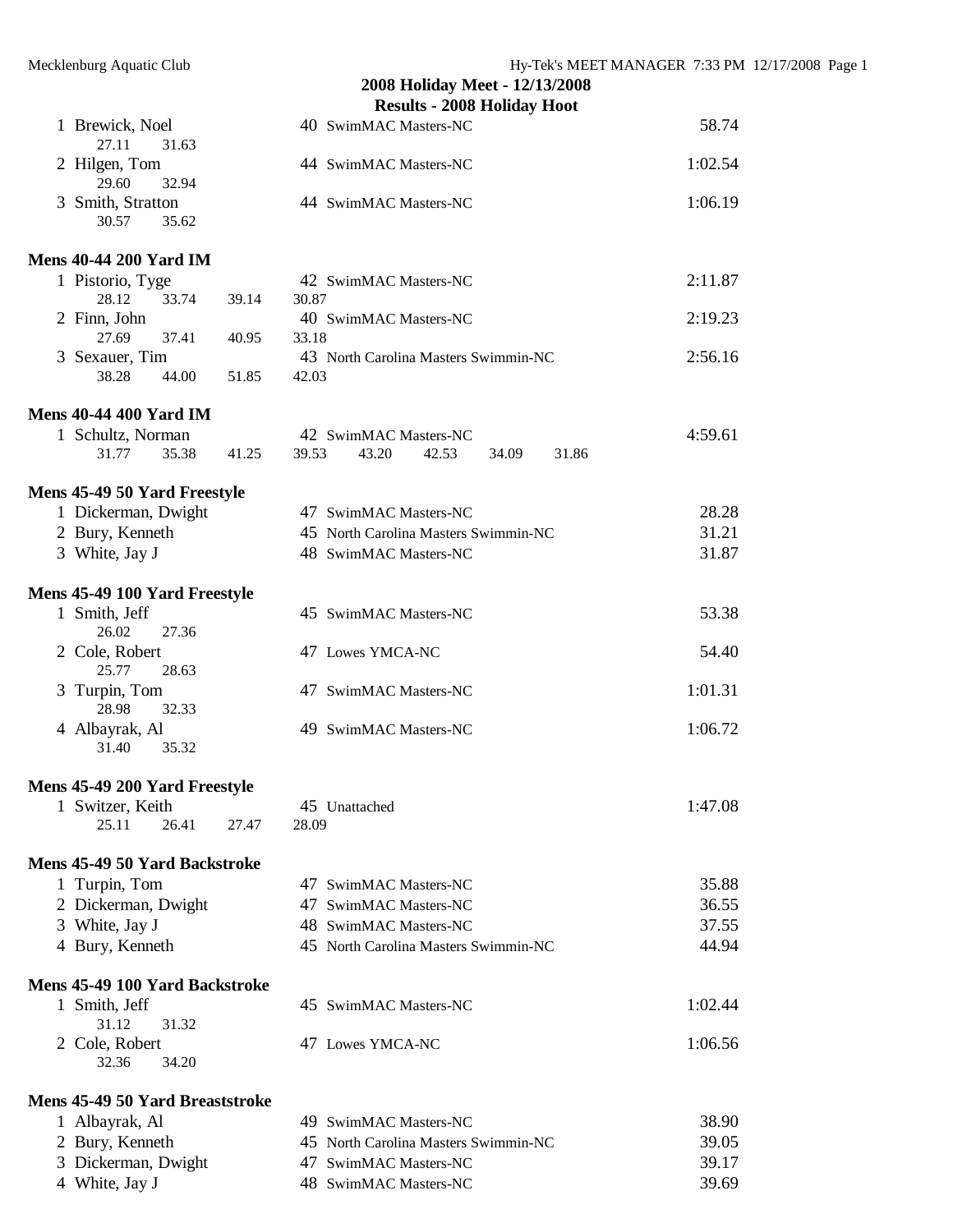| Mens 45-49 100 Yard Breaststroke   |                                      |         |
|------------------------------------|--------------------------------------|---------|
| 1 Smith, Jeff                      | 45 SwimMAC Masters-NC                | 1:11.63 |
| 34.51<br>37.12                     |                                      |         |
|                                    |                                      |         |
| Mens 45-49 50 Yard Butterfly       |                                      |         |
| 1 Cole, Robert                     | 47 Lowes YMCA-NC                     | 28.69   |
| 2 Dickerman, Dwight                | 47 SwimMAC Masters-NC                | 30.67   |
| 3 Turpin, Tom                      | 47 SwimMAC Masters-NC                | 30.75   |
| Mens 45-49 100 Yard Butterfly      |                                      |         |
| 1 Smith, Jeff                      | 45 SwimMAC Masters-NC                | 1:01.31 |
| 28.83<br>32.48                     |                                      |         |
|                                    |                                      |         |
| <b>Mens 45-49 100 Yard IM</b>      |                                      |         |
| 1 Cole, Robert                     | 47 Lowes YMCA-NC                     | 1:05.75 |
| 30.74<br>35.01                     |                                      |         |
| 2 Turpin, Tom                      | 47 SwimMAC Masters-NC                | 1:11.98 |
| 33.22<br>38.76<br>3 White, Jay J   |                                      | 1:23.65 |
| 38.62<br>45.03                     | 48 SwimMAC Masters-NC                |         |
| 4 Bury, Kenneth                    | 45 North Carolina Masters Swimmin-NC | 1:25.31 |
| 41.45<br>43.86                     |                                      |         |
|                                    |                                      |         |
| Mens 50-54 50 Yard Freestyle       |                                      |         |
| 1 Murphy, Mike                     | 50 North Carolina Masters Swimmin-NC | 33.05   |
| (Mens 50-54 50 Yard Freestyle)     |                                      |         |
| 2 Miller, Jamie                    | 54 Unattached                        | 35.23   |
| 3 Sandford, Bill                   | 54 North Carolina Masters Swimmin-NC | 35.84   |
|                                    |                                      |         |
| Mens 50-54 100 Yard Freestyle      |                                      |         |
| 1 Miller, Richard                  | 54 North Carolina Masters Swimmin-NC | 1:00.54 |
| 29.24<br>31.30<br>2 Sandford, Bill | 54 North Carolina Masters Swimmin-NC | 1:25.14 |
| 39.05<br>46.09                     |                                      |         |
| 3 Miller, Jamie                    | 54 Unattached                        | 1:25.95 |
| 46.58<br>39.37                     |                                      |         |
|                                    |                                      |         |
| Mens 50-54 200 Yard Freestyle      |                                      |         |
| 1 Acheson, Scott                   | 50 Harris YMCA Masters-NC            | 2:36.50 |
| 36.28<br>39.19<br>40.62            | 40.41                                |         |
| 2 McKee, Bob                       | 51 SwimMAC Masters-NC                | 2:41.42 |
| 37.50<br>41.55<br>42.43            | 39.94                                |         |
| 3 Sandford, Bill<br>46.90<br>53.87 | 54 North Carolina Masters Swimmin-NC | 3:38.71 |
| 59.09                              | 58.85                                |         |
| Mens 50-54 50 Yard Backstroke      |                                      |         |
| 1 Miller, Richard                  | 54 North Carolina Masters Swimmin-NC | 36.95   |
| --- Murphy, Mike                   | 50 North Carolina Masters Swimmin-NC | DQ      |
|                                    |                                      |         |
| Mens 50-54 50 Yard Breaststroke    |                                      |         |
| 1 Murphy, Mike                     | 50 North Carolina Masters Swimmin-NC | 40.52   |
| 2 Miller, Jamie                    | 54 Unattached                        | 45.64   |
| --- Sandford, Bill                 | 54 North Carolina Masters Swimmin-NC | DQ      |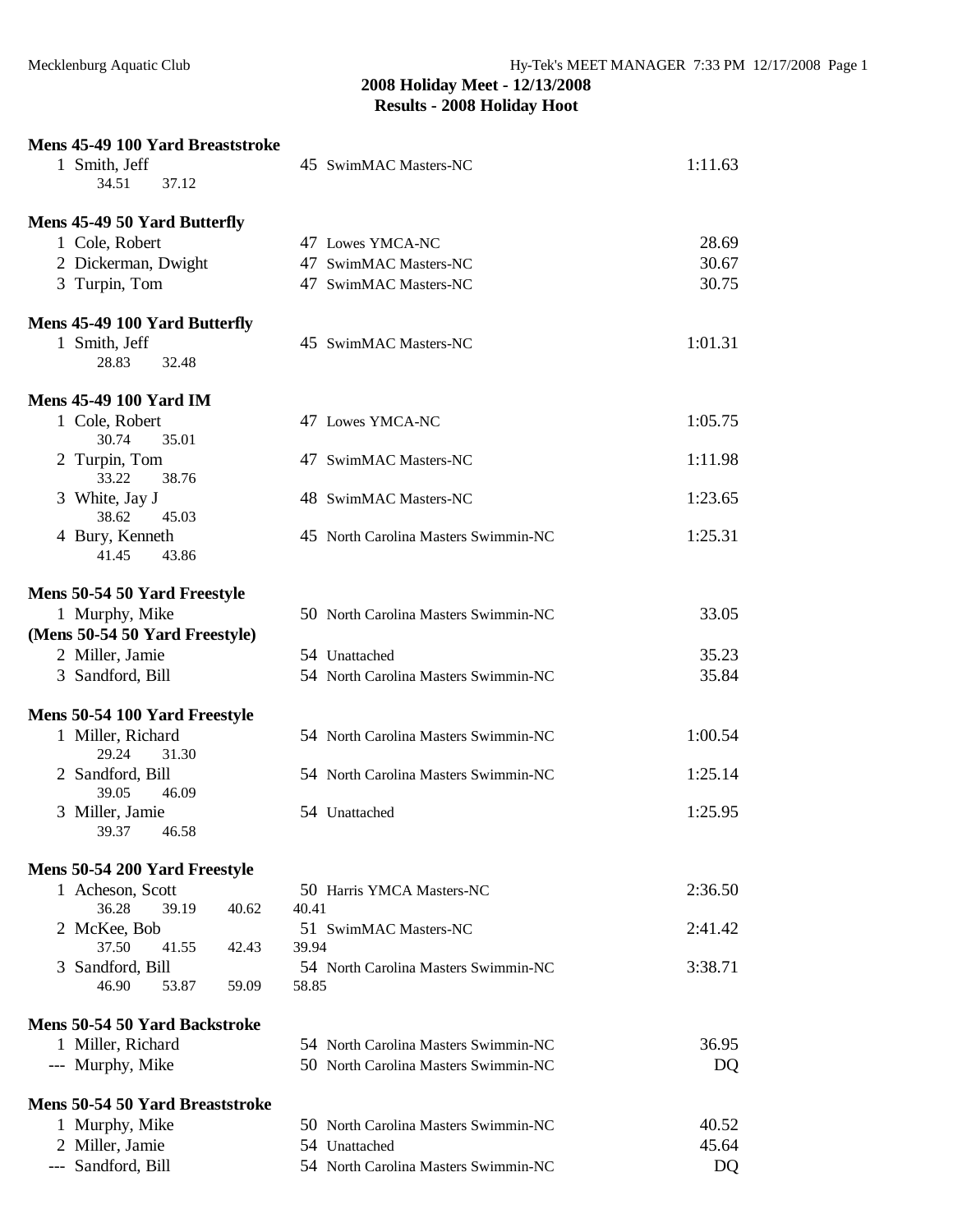| Mens 50-54 100 Yard Breaststroke                 |                                      |         |
|--------------------------------------------------|--------------------------------------|---------|
| 1 McKee, Bob<br>43.60<br>49.21                   | 51 SwimMAC Masters-NC                | 1:32.81 |
| Mens 50-54 200 Yard Breaststroke                 |                                      |         |
| 1 Acheson, Scott                                 | 50 Harris YMCA Masters-NC            | 3:19.61 |
| 44.13<br>50.11<br>52.34                          | 53.03                                |         |
| Mens 50-54 50 Yard Butterfly                     |                                      |         |
| 1 Miller, Richard                                | 54 North Carolina Masters Swimmin-NC | 31.51   |
| 2 McKee, Bob                                     | 51 SwimMAC Masters-NC                | 37.46   |
| 3 Miller, Jamie                                  | 54 Unattached                        | 40.32   |
| Mens 50-54 100 Yard Butterfly                    |                                      |         |
| 1 Acheson, Scott<br>41.42<br>46.64               | 50 Harris YMCA Masters-NC            | 1:28.06 |
| <b>Mens 50-54 100 Yard IM</b>                    |                                      |         |
| 1 Miller, Richard                                | 54 North Carolina Masters Swimmin-NC | 1:17.73 |
| 35.39<br>42.34<br>2 McKee, Bob<br>40.93<br>44.46 | 51 SwimMAC Masters-NC                | 1:25.39 |
| <b>Mens 50-54 200 Yard IM</b>                    |                                      |         |
| 1 Acheson, Scott                                 | 50 Harris YMCA Masters-NC            | 3:03.25 |
| 41.71<br>46.40<br>54.60                          | 40.54                                |         |
| Mens 55-59 50 Yard Freestyle                     |                                      |         |
| 1 Finch, David                                   | 55 North Carolina Masters Swimmin-NC | 28.10   |
| Mens 55-59 100 Yard Freestyle                    |                                      |         |
| 1 Long, Doug                                     | 55 Team Greenville Masters-SC        | 57.94   |
| 28.09<br>29.85                                   |                                      |         |
| 2 Holbrook, Russell<br>31.06<br>36.78            | 57 Stingray Aquatics-NC              | 1:07.84 |
| 3 Guthmann, Rich                                 | 57 SwimMAC Masters-NC                | 1:18.60 |
| 43.24<br>35.36                                   |                                      |         |
| 4 Fumi, Len<br>39.81<br>45.07                    | 59 SwimMAC Masters-NC                | 1:24.88 |
| Mens 55-59 50 Yard Backstroke                    |                                      |         |
| 1 Finch, David                                   | 55 North Carolina Masters Swimmin-NC | 36.60   |
| 2 Holbrook, Russell                              | 57 Stingray Aquatics-NC              | 36.70   |
| Mens 55-59 100 Yard Backstroke                   |                                      |         |
| 1 Long, Doug<br>34.13<br>32.76                   | 55 Team Greenville Masters-SC        | 1:06.89 |
| Mens 55-59 200 Yard Backstroke                   |                                      |         |
| 1 Rensink, Rick                                  | 56 SwimMAC Masters-NC                | 3:03.34 |
| 46.72<br>48.82<br>40.27                          | 47.53                                |         |
| Mens 55-59 50 Yard Breaststroke                  |                                      |         |
| 1 Long, Doug                                     | 55 Team Greenville Masters-SC        | 36.51   |
| 2 Holbrook, Russell                              | 57 Stingray Aquatics-NC              | 38.34   |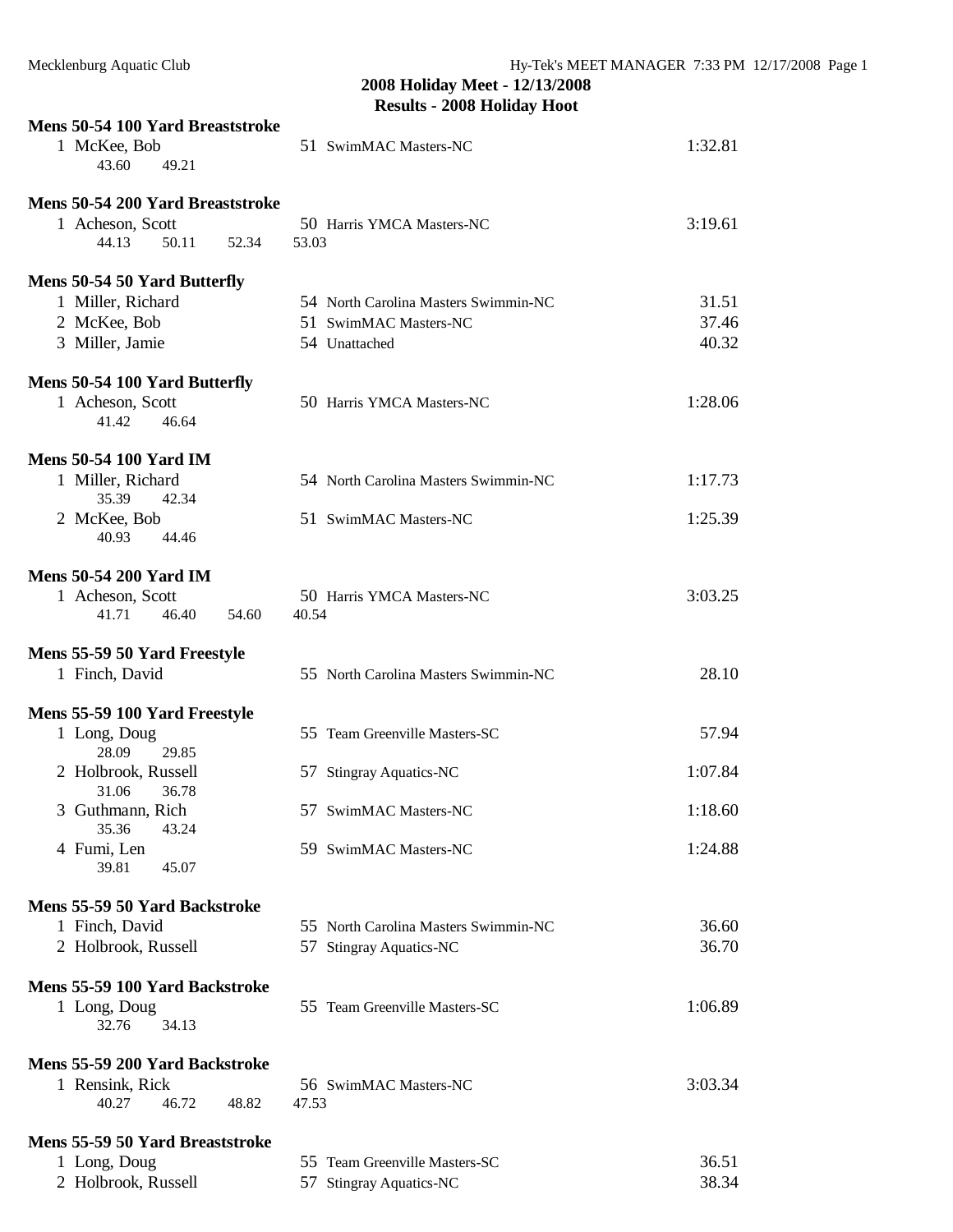|                                             | 2008 Holiday Meet - 12/13/2008<br><b>Results - 2008 Holiday Hoot</b> |         |
|---------------------------------------------|----------------------------------------------------------------------|---------|
| 3 Finch, David                              | 55 North Carolina Masters Swimmin-NC                                 | 38.46   |
| 4 Rensink, Rick                             | 56 SwimMAC Masters-NC                                                | 41.86   |
| 5 Fumi, Len                                 | 59 SwimMAC Masters-NC                                                | 46.54   |
| <b>Mens 55-59 100 Yard Breaststroke</b>     |                                                                      |         |
| 1 Guthmann, Rich<br>35.10<br>41.29          | 57 SwimMAC Masters-NC                                                | 1:16.39 |
| 2 Coxhead, George<br>37.72<br>41.01         | 56 SwimMAC Masters-NC                                                | 1:18.73 |
| Mens 55-59 50 Yard Butterfly                |                                                                      |         |
| 1 Rensink, Rick                             | 56 SwimMAC Masters-NC                                                | 33.63   |
| Mens 55-59 100 Yard Butterfly               |                                                                      |         |
| 1 Coxhead, George<br>31.15<br>35.60         | 56 SwimMAC Masters-NC                                                | 1:06.75 |
| <b>Mens 55-59 100 Yard IM</b>               |                                                                      |         |
| 1 Long, Doug<br>31.48<br>36.17              | 55 Team Greenville Masters-SC                                        | 1:07.65 |
| 2 Rensink, Rick<br>36.57<br>44.61           | 56 SwimMAC Masters-NC                                                | 1:21.18 |
| 3 Fumi, Len<br>50.66<br>50.73               | 59 SwimMAC Masters-NC                                                | 1:41.39 |
| Mens 60-64 50 Yard Freestyle                |                                                                      |         |
| 1 Richelson, Andrew                         | 61 Triad Masters Swimming-NC                                         | 28.24   |
| 2 Calandro, Jim                             | 62 SwimMAC Masters-NC                                                | 29.08   |
| 3 Wertman, Jay                              | 61 SwimMAC Masters-NC                                                | 36.62   |
| Mens 60-64 200 Yard Freestyle               |                                                                      |         |
| 1 Kute, Tim<br>32.38<br>36.21<br>38.92      | 63 Deamon Masters-NC<br>38.78                                        | 2:26.29 |
| <b>Mens 60-64 50 Yard Backstroke</b>        |                                                                      |         |
| 1 Kute, Tim                                 | 63 Deamon Masters-NC                                                 | 34.22   |
| 2 Richelson, Andrew                         | 61 Triad Masters Swimming-NC                                         | 41.38   |
| <b>Mens 60-64 200 Yard Backstroke</b>       |                                                                      |         |
| 1 McDonald, Mike<br>38.77<br>44.22<br>47.51 | 64 SwimMAC Masters-NC<br>47.48                                       | 2:57.98 |
| <b>Mens 60-64 50 Yard Breaststroke</b>      |                                                                      |         |
| 1 Wertman, Jay                              | 61 SwimMAC Masters-NC                                                | 47.92   |
| Mens 60-64 100 Yard Breaststroke            |                                                                      |         |
| 1 Kute, Tim<br>39.79<br>43.93               | 63 Deamon Masters-NC                                                 | 1:23.72 |
| Mens 60-64 50 Yard Butterfly                |                                                                      |         |
| 1 Richelson, Andrew                         | 61 Triad Masters Swimming-NC                                         | 30.72   |
| 2 Calandro, Jim                             | 62 SwimMAC Masters-NC                                                | 37.23   |
| <b>Mens 60-64 100 Yard IM</b>               |                                                                      |         |
| 1 Richelson, Andrew                         | 61 Triad Masters Swimming-NC                                         | 1:17.67 |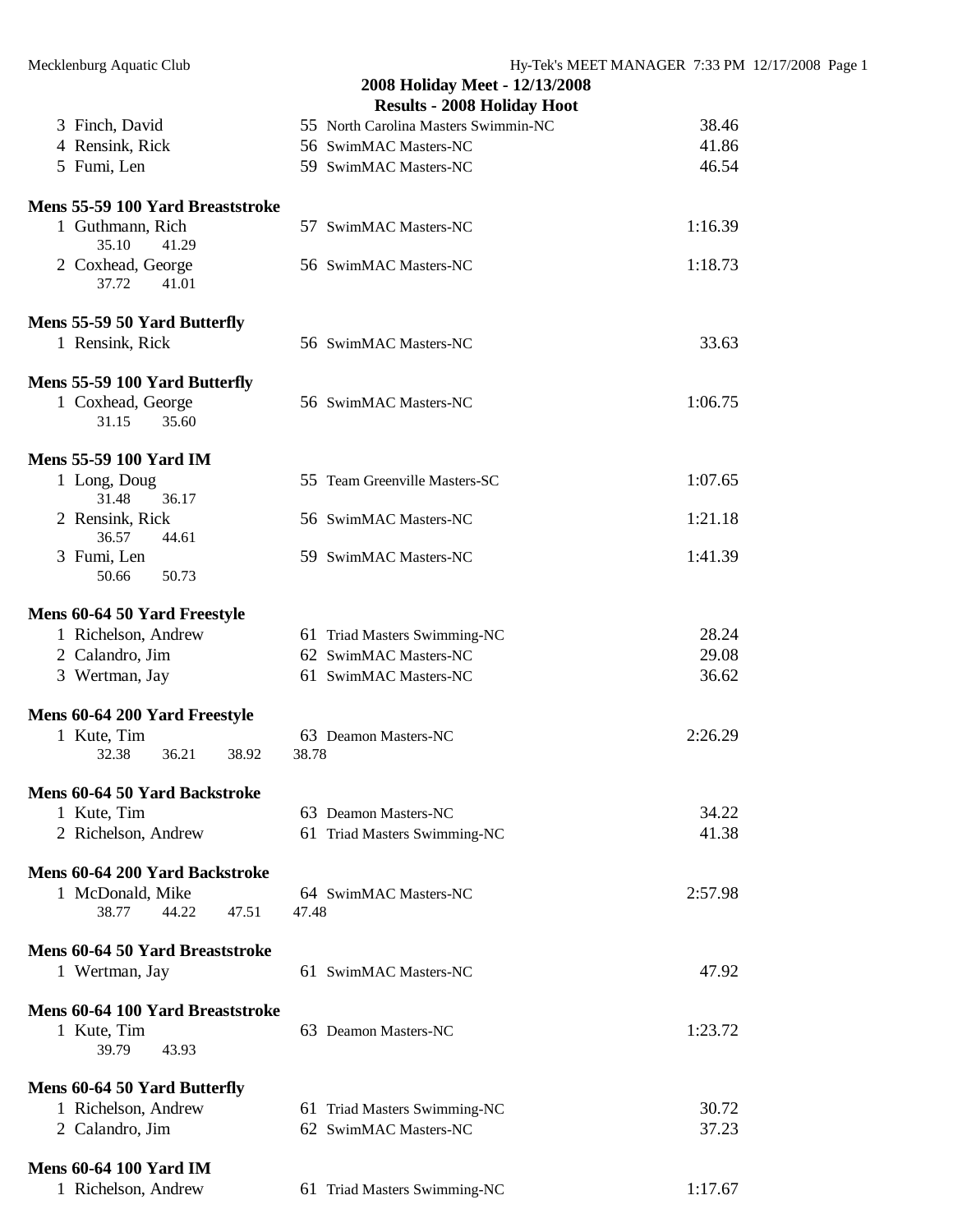37.57 40.10

| <b>Mens 60-64 200 Yard IM</b>                  |                               |                |
|------------------------------------------------|-------------------------------|----------------|
| 1 Kute, Tim                                    | 63 Deamon Masters-NC          | 2:45.61        |
| 37.23<br>41.10<br>49.11                        | 38.17                         |                |
| Mens 65-69 50 Yard Freestyle                   |                               |                |
| 1 White, Bernie                                | 65 Charlotte Swim Masters-NC  | 30.15          |
|                                                |                               |                |
| Mens 65-69 200 Yard Freestyle                  |                               |                |
| 1 Denker, Martin                               | 65 Team Greenville Masters-SC | 4:46.56        |
| 1:03.63<br>1:16.06<br>1:15.68                  | 1:11.19                       |                |
|                                                |                               |                |
| Mens 65-69 50 Yard Backstroke                  | 65 Team Greenville Masters-SC | 1:15.18        |
| 1 Denker, Martin                               |                               |                |
| Mens 65-69 50 Yard Breaststroke                |                               |                |
| 1 White, Bernie                                | 65 Charlotte Swim Masters-NC  | 41.54          |
| 2 Denker, Martin                               | 65 Team Greenville Masters-SC | 57.70          |
|                                                |                               |                |
| Mens 65-69 50 Yard Butterfly                   |                               |                |
| 1 White, Bernie                                | 65 Charlotte Swim Masters-NC  | 32.27          |
|                                                |                               |                |
| Mens 70-74 50 Yard Freestyle<br>1 Morvay, Rudy | 70 SwimMAC Masters-NC         | 42.69          |
|                                                |                               |                |
| Mens 70-74 200 Yard Freestyle                  |                               |                |
| 1 Clark, Jerry                                 | 71 Charlotte Swim Masters-NC  | 2:18.51        |
| 32.46<br>35.37<br>35.53                        | 35.15                         |                |
|                                                |                               |                |
| Mens 70-74 50 Yard Backstroke                  |                               |                |
| 1 Clark, Jerry                                 | 71 Charlotte Swim Masters-NC  | 41.00<br>50.28 |
| 2 Morvay, Rudy                                 | 70 SwimMAC Masters-NC         |                |
| Mens 70-74 50 Yard Breaststroke                |                               |                |
| 1 Clark, Jerry                                 | 71 Charlotte Swim Masters-NC  | 39.65          |
|                                                |                               |                |
| Mens 70-74 100 Yard Breaststroke               |                               |                |
| 1 Morvay, Rudy                                 | 70 SwimMAC Masters-NC         | 1:49.19        |
| 50.82<br>58.37                                 |                               |                |
| 2 Huson, John<br>53.89<br>1:03.95              | 74 Harris YMCA Masters-NC     | 1:57.84        |
|                                                |                               |                |
| Mens 70-74 100 Yard Butterfly                  |                               |                |
| 1 Huson, John                                  | 74 Harris YMCA Masters-NC     | 1:54.07        |
| 1:03.11<br>50.96                               |                               |                |
| <b>Mens 70-74 100 Yard IM</b>                  |                               |                |
| 1 Morvay, Rudy                                 | 70 SwimMAC Masters-NC         | 2:05.73        |
| 56.22<br>1:09.51                               |                               |                |
|                                                |                               |                |
| <b>Mens 70-74 200 Yard IM</b>                  |                               |                |
| 1 Huson, John                                  | 74 Harris YMCA Masters-NC     | 3:58.68        |
| 55.52<br>59.41<br>1:09.75                      | 54.00                         |                |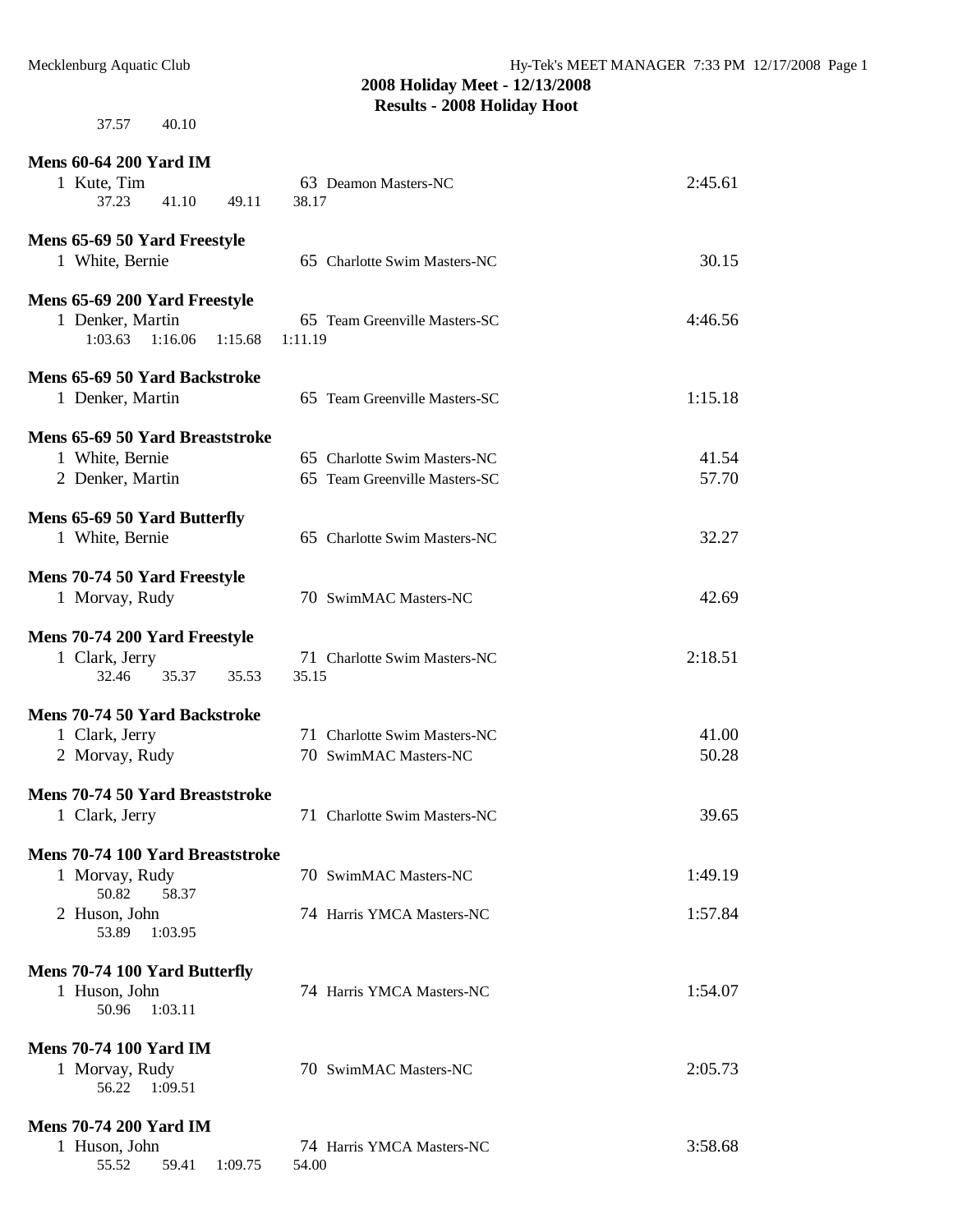3) Andersen, Morten M38 4) Pistorio, Tyge M42

#### **2008 Holiday Meet - 12/13/2008 Results - 2008 Holiday Hoot**

#### **Womens 18+ 200 Yard Freestyle Relay**

| 1 SwimMAC Masters-NC     | А                    |                           | 2:01.79               |
|--------------------------|----------------------|---------------------------|-----------------------|
| 1) Potochnik, Sarah W25  | 2) Wall, Janet W40   | 3) Sanford, Cindy W44     | 4) Allen, Kirsten W22 |
| 33.87<br>30.31<br>31.61  | 26.00                |                           |                       |
| 2 SwimMAC Masters-NC     | в                    |                           | 2:17.27               |
| 1) Roeth, Cynthia W47    | 2) Barnes, Janet W45 | 3) Dmochowski, Halina W51 | 4) Green, Angela W45  |
| 33.84<br>34.90<br>33.67  | 34.86                |                           |                       |
| --- Stingray Aquatics-NC | А                    |                           | XDQ                   |
| 32.39<br>28.90<br>32.53  | 31.19                |                           |                       |

# **Mens 18+ 200 Yard Freestyle Relay**

| SwimMAC Masters-NC         | B                      |                          | 1:37.65                |
|----------------------------|------------------------|--------------------------|------------------------|
| 1) Brewick, Noel M40       | 2) Hilgen, Tom M44     | $3)$ Finn, John M40      | 4) Hunter, Ralph M39   |
| 25.33<br>24.34<br>23.01    | 24.97                  |                          |                        |
| 2 SwimMAC Masters-NC       | C                      |                          | 1:39.04                |
| 1) Johnson, Rod M37        | 2) Smith, Stratton M44 | 3) Lyman, BJ M42         | 4) Sturgis, Jason M36  |
| 26.20<br>23.74<br>22.89    | 26.21                  |                          |                        |
| 3 SwimMAC Masters-NC       | A                      |                          | 1:48.73                |
| 1) Andersen, Morten M38    | 2) Pistorio, Tyge M42  | 3) Robling, Steve M38    | 4) Schultz, Norman M42 |
| 30.00<br>26.62<br>25.36    | 26.75                  |                          |                        |
| 4 SwimMAC Masters-NC       | D                      |                          | 1:52.44                |
| 1) Dickerman, Dwight M47   | 2) Turpin, Tom M47     | 3) White, Jay J M48      | 4) Smith, Jeff M45     |
| 27.52<br>31.64<br>28.55    | 24.73                  |                          |                        |
| 5 SwimMAC Masters-NC       | F                      |                          | 1:57.41                |
| 1) Coxhead, George M56     | 2) Albayrak, Al M49    | 3) Rensink, Rick M56     | 4) Guthmann, Rich M57  |
| 29.47<br>27.16<br>29.06    | 31.72                  |                          |                        |
| --- Stingray Aquatics-NC   | A                      |                          | DO                     |
| 1) Nino-Acosta, Hernan M32 | 2) Terada, Scott M38   | 3) Holbrook, Russell M57 | 4) Faro, Aaron M27     |
| 28.48<br>35.62<br>32.47    | 19.57                  |                          |                        |
|                            |                        |                          |                        |

#### **Mens 18+ 800 Yard Freestyle Relay**

| SwimMAC Masters-NC     |       |               |               |                       |       |         |                       | 7:44.96                 |
|------------------------|-------|---------------|---------------|-----------------------|-------|---------|-----------------------|-------------------------|
| 1) Schultz, Norman M42 |       |               |               | 2) Robling, Steve M38 |       |         | 3) Pistorio, Tyge M42 | 4) Andersen, Morten M38 |
| 28.35                  |       | 57.73 1:27.31 | 1:56.83 27.29 |                       | 58.29 | 1:29.95 | 2:00.32               |                         |
| 26.25                  | 54.71 | 1:24.35       | 1:55.53       | 26.14                 | 55.02 | 1:23.62 | 1:52.28               |                         |

# **Mixed 18+ 200 Yard Medley Relay**

| 1 SwimMAC Masters-NC |       |       |                    |                         | 1:59.35  |
|----------------------|-------|-------|--------------------|-------------------------|----------|
| 1) Green, Angela W45 |       |       | 2) Wall, Janet W40 | 3) Andersen, Morten M38 | 4) Pisto |
| 29.77                | 30.49 | 31.84 | 27.25              |                         |          |

#### **(Mixed 18+ 200 Yard Medley Relay)**

| 2 SwimMAC Masters-NC     | A                          |                            | 2:01.49                   |
|--------------------------|----------------------------|----------------------------|---------------------------|
| 1) Ferris, Michael M31   | 2) Potochnik, Sarah W25    | 3) Bathazi, Istvan M29     | 4) Allen, Kirsten W22     |
| 16.01<br>31.48<br>39.71  | 34.29                      |                            |                           |
| 3 SwimMAC Masters-NC     | D                          |                            | 2:17.91                   |
| 1) Hilgen, Tom M44       | 2) Rothenberger, Susan W45 | 3) Dickerman, Dwight M47   | 4) Dmochowski, Halina W51 |
| 43.62<br>30.43<br>28.75  | 35.11                      |                            |                           |
| 4 SwimMAC Masters-NC     | B                          |                            | 2:22.30                   |
| 1) Barnes, Janet W45     | 2) Sanford, Cindy W44      | 3) Robling, Steve M38      | 4) Schultz, Norman M42    |
| 30.70<br>43.84<br>17.55  | 50.21                      |                            |                           |
| 5 Stingray Aquatics-NC   | A                          |                            | 2:28.72                   |
| 1) Morehead, Lisa W40    | 2) Terada, Scott M38       | 3) Nino-Acosta, Hernan M32 | 4) Holbrook, Russell M57  |
| 29.24<br>16.42<br>39.91  | 1:03.15                    |                            |                           |
| 6 SwimMAC Masters-NC     | E                          |                            | 2:33.91                   |
| 1) White, Jay J M48      | 2) Roeth, Cynthia W47      | 3) Turpin, Tom M47         | 4) Toffaletti, Julie W58  |
| 44.44<br>37.92<br>30.99  | 40.56                      |                            |                           |
| --- Stingray Aquatics-NC | B                          |                            | X2:13.66                  |